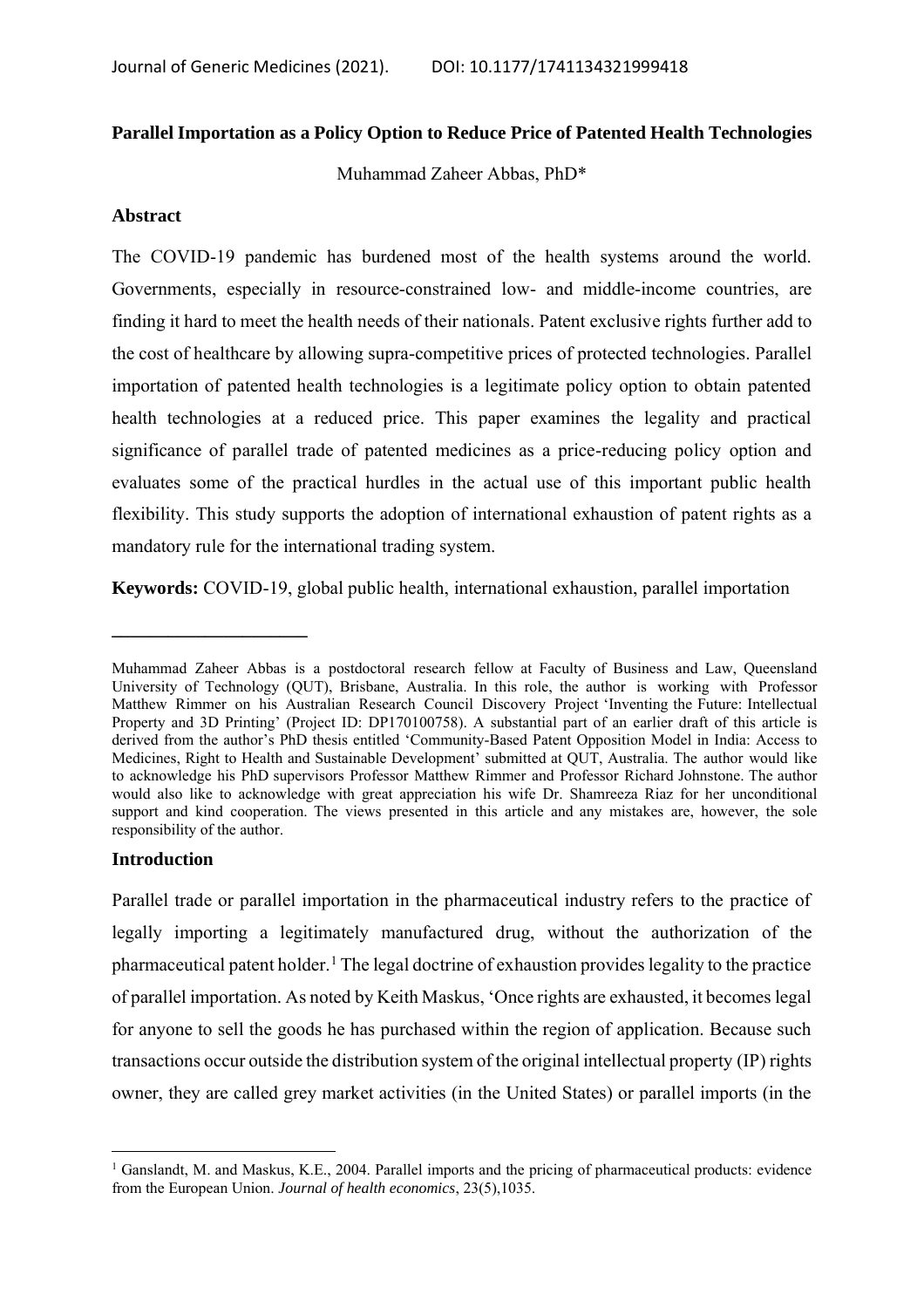EU and most of the world'.<sup>2</sup> Under this doctrine, the right holders right to control or restrict further distribution exhausts upon the first sale. National exhaustion preserves right holders right to prevent importation from other jurisdictions. International exhaustion allows parallel importation from other jurisdictions. The current COVID-19 pandemic burdens most of the health systems globally and highlights the importance of parallel importation of patented medicines as a policy option to improve access and affordability of needed medicines. Parallel trade of pharmaceutical drugs and other health-related technologies deserves increasing attention among researchers and policymakers as a legitimate price-reducing option that aims at achieving a better balance between competing policy interests. Part II of this paper evaluates the legality and practical significance of the parallel trade of patented medicines as a pricereducing option. Part III discusses some of the notable practical hurdles in the actual use of this important public health flexibility.

## **Parallel Trade of Patented Medicines as a Price Reducing Option**

International exhaustion is an important exception to patent rights as the patent owner's rights are considered to be 'exhausted after the first unrestricted global sale by the patent owner'.<sup>3</sup> This exception allows countries to use parallel trade or parallel importation as an access-todrugs strategy. Parallel imports make it possible to harness the benefits of international price discrimination as IP owners set different prices in different jurisdictions keeping in view the purchasing power of a given market.<sup>4</sup> By using this flexibility, countries may 'purchase drugs from a cheaper source outside the country, import them into the domestic market and place them in direct competition with the patent holder at a much lower price'.<sup>5</sup> This safeguard allows for 'comparison shopping by a third party where a patent holder sells their goods in different markets at different prices'.<sup>6</sup> The flexibility of parallel importation provides access to relatively cheaper patented drugs because it enables import of the patented products to high price jurisdictions so as to make their availability at lower cost possible in the importing jurisdiction.<sup>7</sup> The use of parallel importation seems to be a safer option because the Member States are not

<sup>2</sup> Maskus, K.E., 2010. The curious economics of parallel import. *The WIPO Journal: Analysis of Intellectual Property Issues,* 2(1),123.

<sup>3</sup> Ho, C., 2011. *Access to medicine in the global economy: international agreements on patents and related rights.* Oxford University Press, 7.

<sup>4</sup> Linnosmaa, I., Karhunen, T. and Vohlonen, I., 2003. Parallel Importation of Pharmaceuticals in Finland. *Pharmaceutical Development and Regulation*, 1(1), 68.

 $5$  Kurpad, M.R., 2014. The Crack in the Wall: Parallel Importation as a Flexibility within the Indian Patent System to Ensure Access to Medicine. *Indian J. Intell. Prop*. L., 7, 32.

<sup>6</sup> Owoeye, O., 2015. Access to medicines and parallel trade in patented pharmaceuticals. *European Intellectual Property Review*, 37(6), 360.

<sup>&</sup>lt;sup>7</sup> Kurpad, M.R., 2014. The Crack in the Wall: Parallel Importation as a Flexibility within the Indian Patent System to Ensure Access to Medicine. *Indian J. Intell. Prop. L*., 7, 32.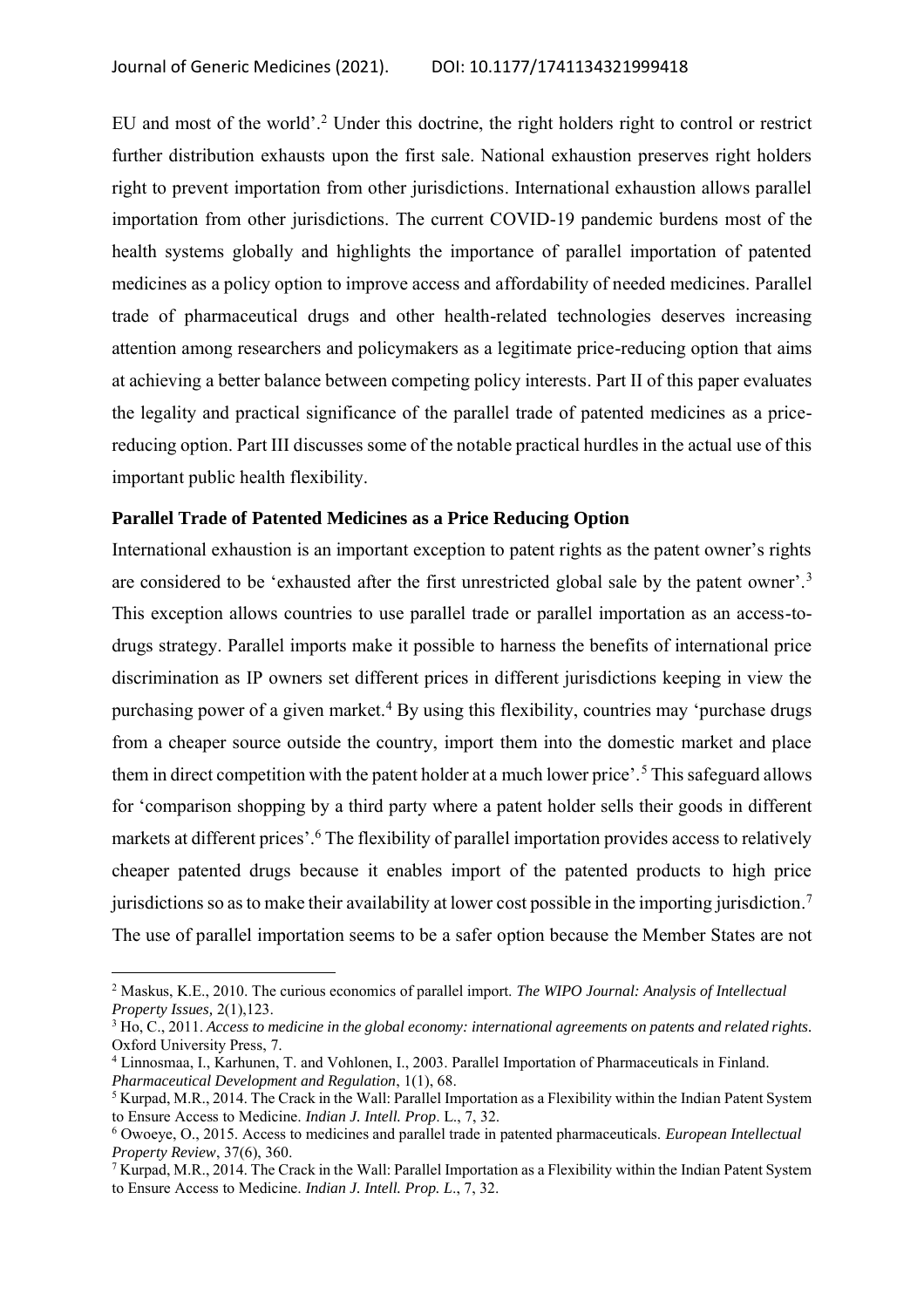obligated to prove the existence of certain medical emergencies for using this flexibility.<sup>8</sup> The use of parallel importation is also a safe option in terms of product quality and technical standards as 'parallel trade is not the same as trade in illicit or counterfeit goods and it does not always involve significant re-packaging of products'.<sup>9</sup>

As regards the legality of parallel importation, exhaustion of rights and parallel trade are interrelated concepts. The TRIPS Agreement, an extensive multilateral treaty that represents an enormous step toward harmonized patent law, left exhaustion of rights to the discretion of its Member States. The footnote to Art. 28(1)(a) of the TRIPS Agreement clearly indicates that the patent holder's right to control import is subject to Art. 6 of the TRIPS. Art. 6 mentions 'exhaustion' but leaves it unregulated: 'nothing in this Agreement shall be used to address the issue of the exhaustion of intellectual property rights'.<sup>10</sup> The use of this flexibility by the Member States is subject to Arts. 3 and 4 of the TRIPS Agreement. These provisions are related to the non-discrimination principle enshrined in the national treatment and most favoured nation treatment provisions. A Member State will be in violation of this general principle if it crafts its patent laws to allow parallel imports only for specific countries while excluding others. By not imposing any specific conditions, the TRIPS Agreement recognizes the right of the Member States to determine the exhaustion regime according to their domestic needs. Doha Declaration further clarifies this interpretation and confirms that '[t]he effect of the provisions in the TRIPS Agreement that are relevant to the exhaustion of Intellectual Property Rights is to leave each Member free to establish its own regime for such exhaustion without challenge…'.<sup>11</sup> The practical use of this legal option to obtain patented medicines at reduced prices largely depends on the exhaustion regime available in the country using it.

India took the lead role in enacting TRIPS' public health flexibilities by introducing wellthought-out legislative measures to deal with the problem of access to medicines. As parallel trade is not regulated under TRIPS, it does not restrict the Member States from importing drugs from the cheapest available sources. Since the TRIPS Agreement is silent on the doctrine of exhaustion, the Member States enjoy the considerable flexibility to define the extent and scope of exhaustion. To avail itself of this TRIPS flexibility, India, inserted s 107A in the Patents (Amendment) Act 2002 which stipulates: 'For the purposes of this Act, … importation of

<sup>8</sup> Ibid, 40.

<sup>9</sup> Owoeye, O., 2015. Access to medicines and parallel trade in patented pharmaceuticals. *European Intellectual Property Review*, 37(6), 364.

<sup>10</sup> *TRIPS Agreement*, Art. 6.

<sup>&</sup>lt;sup>11</sup> *Doha Ministerial Declaration on TRIPS Agreement and Public Health 2001*, Para 5(d).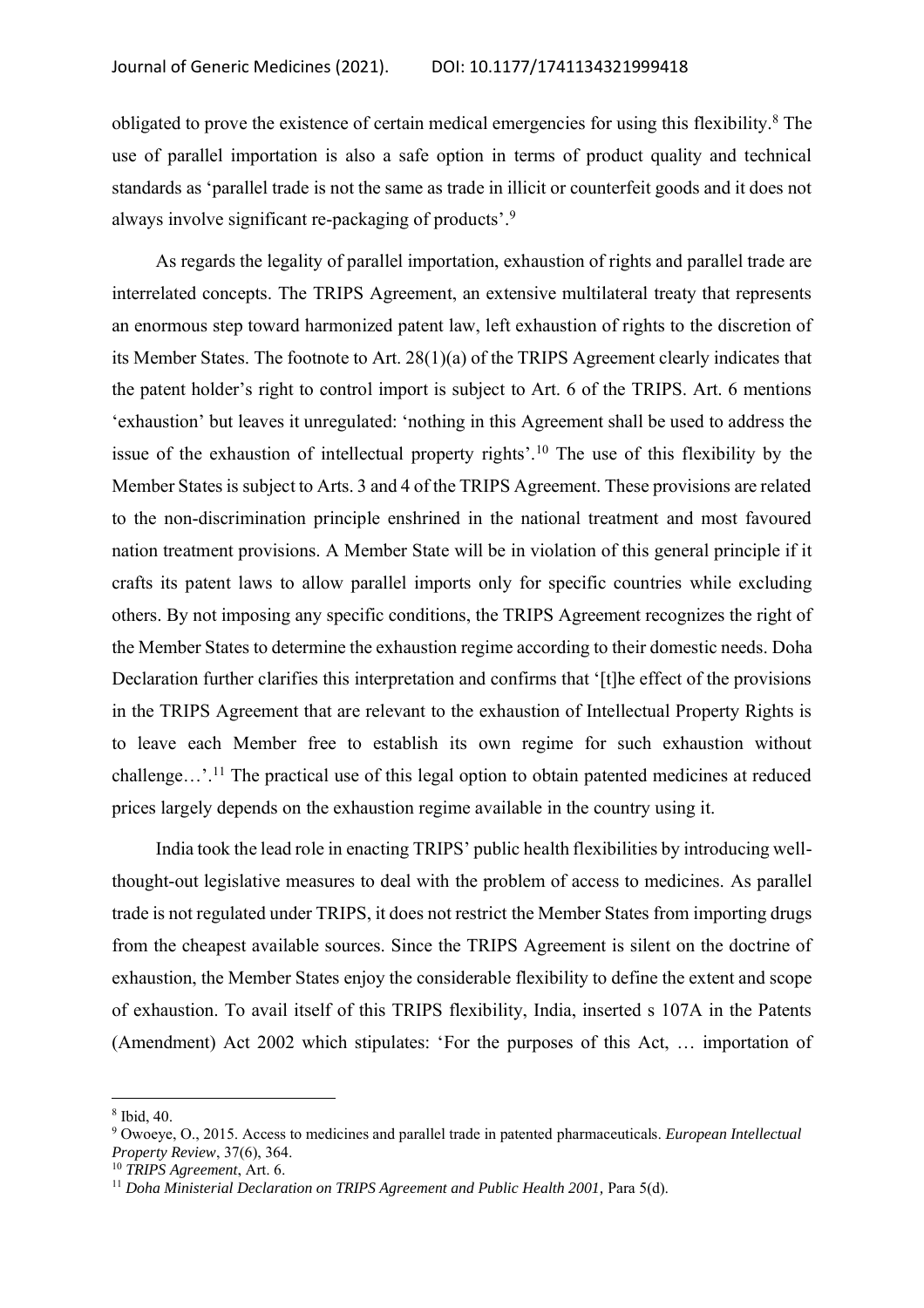patented products by any person from a person who is duly authorized by the *patentee* to sell or distribute the product, shall not be considered as an infringement of patent rights (Emphasis added)'.<sup>12</sup>

Specific mention of 'patentee' in this provision narrowed down the scope of application of this provision because importation of patented products from a reseller who has not acquired the express authorization of the patentee to resell or distribute would constitute an infringement of patent rights. In order to expand the scope of this provision by removing the restriction, s 107A(b) was amended by the Patents (Amendment) Act 2005. Now it reads as follows: 'For the purposes of this Act, … importation of patented products by any person from a person who is duly authorized *under the law* to produce and sell or distribute the product, shall not be considered as an infringement of patent rights (Emphasis added)'.<sup>13</sup> Under this provision, an importer can obtain the patented invention from the first sale by the patent owner and import the item into India.<sup>14</sup>

The courts have not interpreted this provision because there is hardly any case law on patent exhaustion in India.<sup>15</sup> It is obvious from the language of this provision that this provision embraces international exhaustion of the rights of a patent owner.<sup>16</sup> It is important to note that the Indian patent laws do not specifically recognize the national exhaustion principle because the express mention of the term 'importation' in the provision narrows down its scope to international exhaustion only. Though the term 'exhaustion' is not used in this provision, the overall meaning of the provision clearly indicates that the doctrine of international exhaustion is envisaged in this section. The amendment expanded the scope of application of the section because now a parallel importer can buy the patented products from even those resellers who are not expressly or impliedly authorized by the patentee to resell or distribute. The amended provision is in line with the objectives and the true spirit of the doctrine of international exhaustion of rights.<sup>17</sup>

<sup>12</sup> *The Patents (Amendment) Act 2005* (India), s 107A.

<sup>13</sup> Ibid.

<sup>14</sup> Ghosh, S. and Calboli, I., 2018. *Exhausting Intellectual Property Rights: A Comparative Law and Policy Analysis*. Cambridge University Press, 109.

 $15$  Ibid.

<sup>&</sup>lt;sup>16</sup> Ragavan, S., Flynn, S. and Baker, B., 2014. Justifying India's Patent Position to the United States International Trade Commission and Office of the United States Trade Representative. *Indian J. Intell. Prop. L.,* 7, 18.

<sup>&</sup>lt;sup>17</sup> Basheer, S. and Kochupillai, M., 2008. 'Exhausting'Patent Rights in India: Parallel Imports and TRIPS Compliance. *Journal of Intellectual Property Rights* 13(5), 489.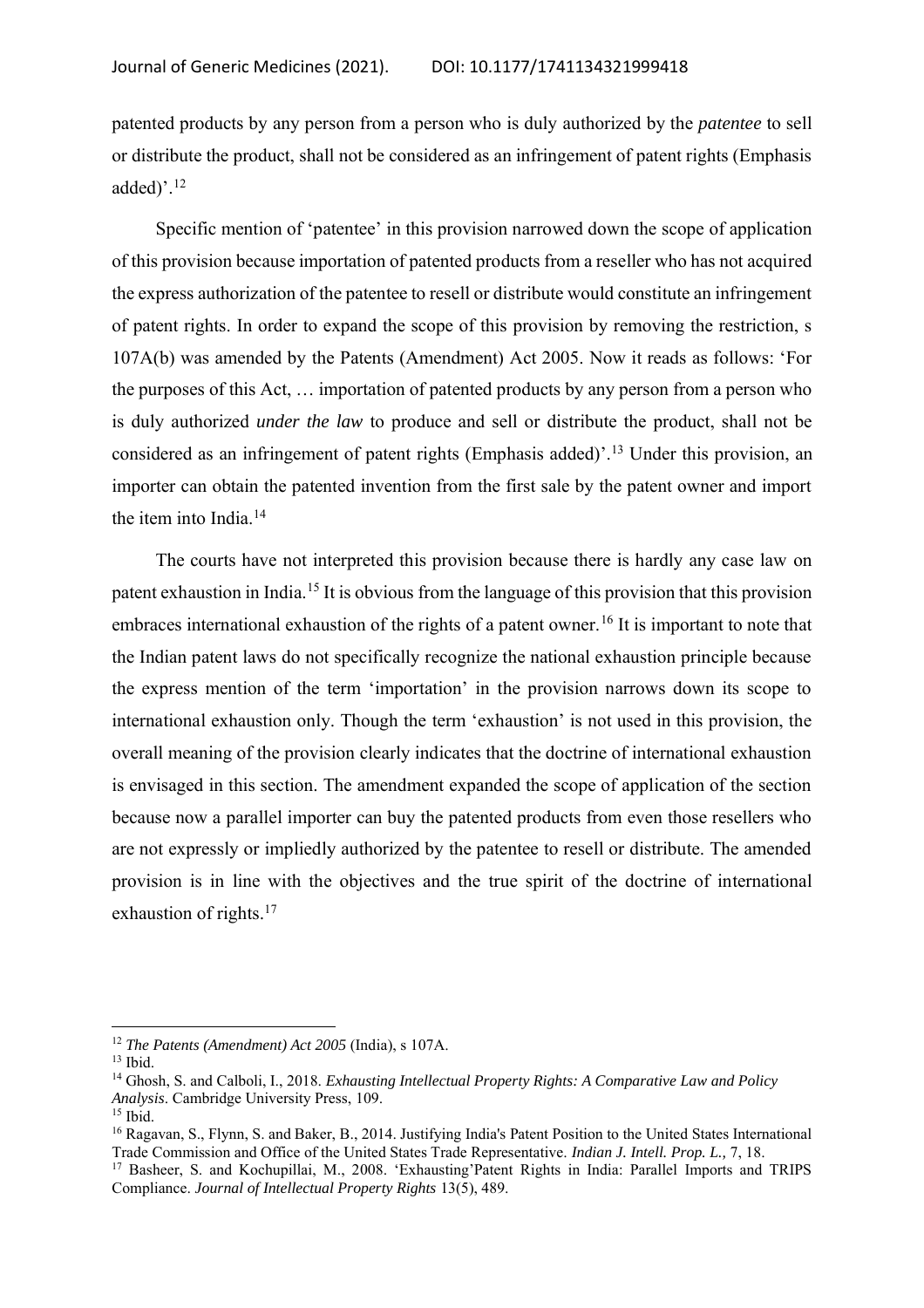The amendment gives rise to uncertainty with regards to the ambit of the term 'duly authorized under the law'.<sup>18</sup> The law is completely silent on what does the 'law' mean in this provision because laws of both importing and exporting countries are relevant in the case of parallel importation.<sup>19</sup> Does the law refer to the law of the importing country or the law of the exporting country or it covers laws of both importing and exporting countries? Another uncertainty is with regards to the meaning of 'patented products'.<sup>20</sup> Does the patented product mean patented in the importing country or patented in exporting country or patented in both countries? India, as IP leader of the developing world, needs to fix these uncertainties in its exhaustion regime in order to provide a model legislative framework for the other World Trade Organization (WTO) Member States.

## **Practical Hurdles in Parallel Trade of Patented Medicines**

Though TRIPS Agreement allows the WTO Member States sufficient policy space on exhaustion of rights, parallel importation of patented drugs has always been a highly controversial issue because 'parallel trade can significantly limit manufacturers' profits through the substitution of sales in low price markets for sales in high price markets'. <sup>21</sup> The flexibility of parallel importation, by allowing third parties to enter the market without going through the IP owner's authorized distribution channels, conflicts with the interests of IP owners who constantly seek to maintain exclusivity in marketing and sale of their goods and services.

IP owners may pose commercial impediments to parallel importation. They may use tactics to make parallel trade a hard-to-execute policy option. As noted by Ismo Linnosmaa and others, 'it is possible that manufacturers used different brand-names for the same product in different countries. In this case, the parallel importer has to demonstrate that the proposed import with a different brand-name is identical to the pharmaceutical already licensed on the market'.<sup>22</sup> There may be differences in labelling, packaging, presentation, and instructions for use of pharmaceutical products launched in different jurisdictions. These modifications may appear, for instance, 'in the colour of tablets, in the number of tablets in one package, or in the

<sup>18</sup> Ibid.

<sup>19</sup> Ibid.

 $20$  Ibid.

<sup>21</sup> Owoeye, O., 2015. Access to medicines and parallel trade in patented pharmaceuticals. *European Intellectual Property Review*, 37(6), 360.

<sup>&</sup>lt;sup>22</sup> Linnosmaa, I., Karhunen, T. and Vohlonen, I., 2003. Parallel Importation of Pharmaceuticals in Finland. *Pharmaceutical Development and Regulation*, 1(1), 72.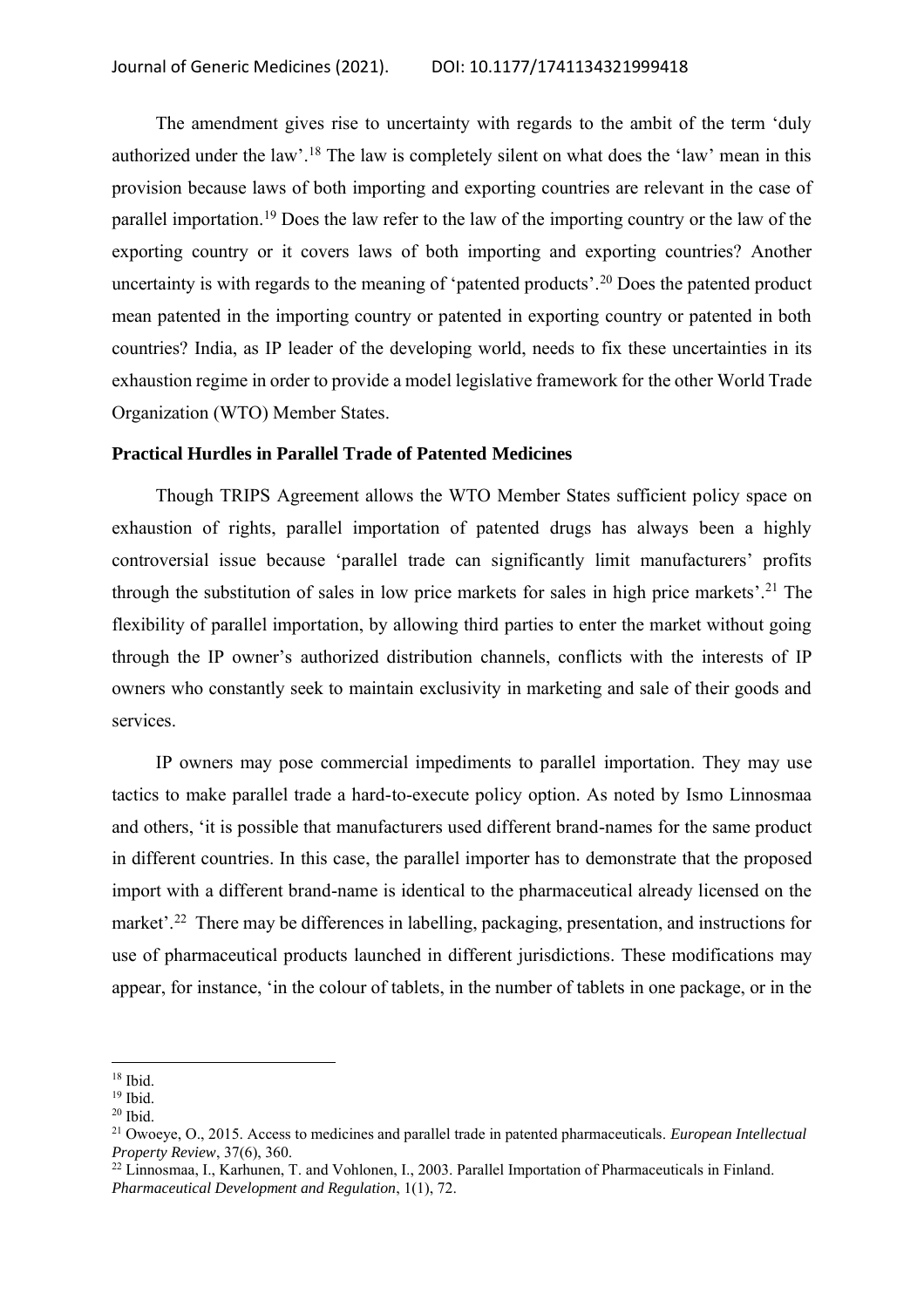strengths of a pharmaceutical'.<sup>23</sup> Through the adoption of this strategy, IP owners may make it difficult for parallel importers to get import licenses and sales permits in their respective jurisdictions. The WTO Member States need to make regulatory changes, in response to actual or potential use of these tactics, in order to reduce the evidentiary burden on parallel importers.

Parallel importers compete with the registered IP owners and their authorized distributors to sell the products in a given market. This price-reducing competition is beneficial for consumers but it conflicts with profits of IP owners. Brand-name pharmaceutical companies tend to react aggressively if third parties, even by using legitimate means, try to conflict with their profits. In 1998, soon after the adoption of the TRIPS Agreement, a case in the High Court of Pretoria, South Africa, achieved global attention.<sup>24</sup> The constitutional legality of Amending s 15C of the South African Medicines and Related Substances Control Act, which authorized pro-health measures like parallel importation and compulsory licensing, was challenged by the Pharmaceutical Manufacturers Association of South Africa (PMA), a group of 39 pharmaceutical companies including U.S.-based Bristor-Myers Squibb, Eli Lilly and Merck.<sup>25</sup> PMA contended that international exhaustion was prohibited under the TRIPS Agreement.<sup>26</sup> PMA had a weak legal standpoint. South Africa rightly argued that the TRIPS Agreement had not prohibited parallel importation.<sup>27</sup> Though pharmaceutical companies - faced with unprecedented public outcry and widespread condemnation - withdrew the suit before judgment was reached, it highlighted the drug industry's clear stance on the use of parallel importation. More importantly, this case emphasized the potential role of civil society mobilization in combating pressures exerted by originator pharmaceutical companies and powerful countries like the U.S.

The U.S. government not only supported PMA's actions but also exerted direct trade pressure on South Africa.<sup>28</sup> In February 1998, PhRMA urged the USTR to name South Africa as a 'Priority Foreign Country' claiming that the controversial legislation was in violation of TRIPS.<sup>29</sup> PhRMA contended that South Africa's legislative measures were in conflict with the

 $23$  Ibid.

<sup>&</sup>lt;sup>24</sup> Flint, A. and Payne, J., 2013. Intellectual Property Rights and the Potential for Universal Access to Treatment: trips, acta and HIV/aids medicine. *Third World Quarterly,* 34(3), 507.

 $25$  Ibid.

<sup>26</sup> Abbott, F.M., 2016. Parallel trade in pharmaceuticals: trade therapy for market distortions. In *Research Handbook on Intellectual Property Exhaustion and Parallel Imports*. Edward Elgar Publishing. 146.

<sup>27</sup> Sundaram, J., 2018. *Pharmaceutical Patent Protection and World Trade Law: The Unresolved Problem of Access to Medicines.* Routledge, 176.

<sup>28</sup> Ibid, 175.

<sup>29</sup> Ibid, 177.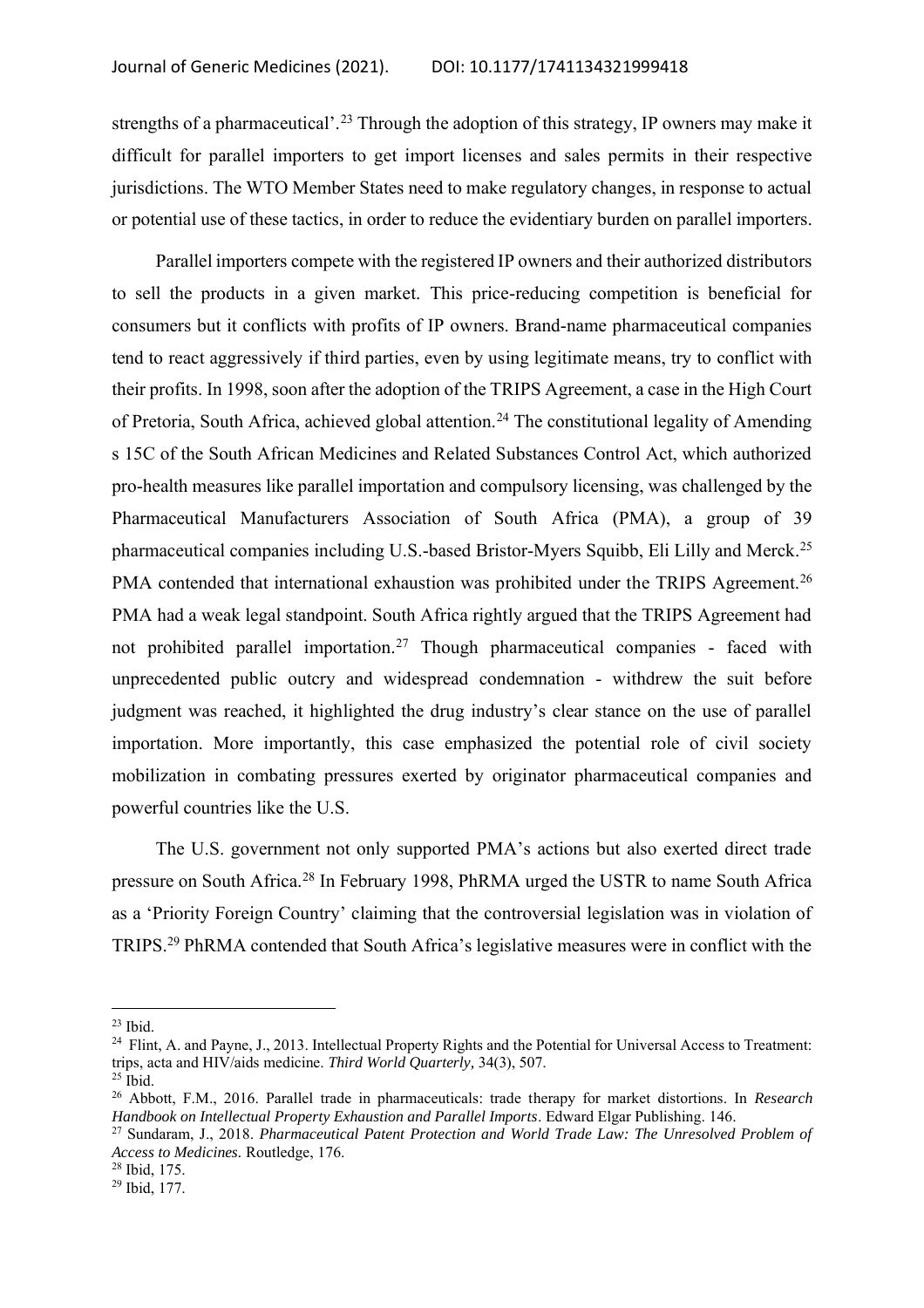U.S.' 'long-standing commitment to improving the terms of protection for all forms of American intellectual property, including pharmaceutical patents'.<sup>30</sup> As a result of PhRMA's efforts, the Clinton Administration USTR Charlene Barshevsky placed South Africa in the USTR Super 301 Watch List in 1998.<sup>31</sup> In 1999, Charlene Barshevsky once again placed South Africa in the Special 301 Watch List claiming that South Africa's controversial legislation 'appears to grant the Health Minister ill-defined authority to issue compulsory licenses, authorize parallel imports, and potentially otherwise abrogate patent rights'.<sup>32</sup> Barshevsky announced an out-of-cycle review for South Africa.<sup>33</sup> The USTR reports totally overlooked the fact that the TRIPS Agreement had expressly included public health safeguards like compulsory licensing and parallel importation.

The timing of these actions coincided with the presidential election campaign in the U.S. Presidential candidate Al Gore's support for the PMA, while ignoring the right to health, led to the 'erection of such politically-damaging banners as 'Gore's Greed Kills''.<sup>34</sup> Thousands of people demonstrated in support of South Africa's pro-health legislative measures and condemned the pressure tactics of PhRMA and the U.S. International NGOs like Oxfam and MSF joined hands with the South African civil society organization Treatment Action Campaign (TAC) to turn the case into a high public profile case at a global level.<sup>35</sup> MSF launched a petition against PMA and garnered around 250,000 signatures for the petition.<sup>36</sup> Adverse public opinion and intense media attention exerted formidable pressure on PhrMA and the U.S. In 2000, due to outrage around the world from the AIDS activists, human rights groups, and the general public, the U.S. decided to back away from its original stance and the USTR removed South Africa from its watch list.<sup>37</sup> An executive order issued by President Clinton recognized the severity of AIDS epidemic in Africa and stated that the U.S. government will not press sub-Saharan African countries to revoke any policy that 'promotes

<sup>&</sup>lt;sup>30</sup> What is the U.S. Role in Combating the Global HIV/AIDS Epidemic?: Hearing Before the Subcommittee on Criminal Justice, During Policy, and Human Resources of the Committee on Government Reform, House of Representatives, One Hundred Sixth Congress, First Session, July 22, 1999.

<sup>31</sup> Sundaram, J., 2018. *Pharmaceutical Patent Protection and World Trade Law: The Unresolved Problem of Access to Medicines.* Routledge, 177.

<sup>&</sup>lt;sup>32</sup> 1999 Special 301 Report (April 30, 1999), Office of the U.S. Trade Representative.

<sup>33</sup> Ibid.

<sup>&</sup>lt;sup>34</sup> Yu, P.K., 2008. Access to medicines, BRICS alliances, and collective action. American journal of law & medicine, 34(2-3), 355.

<sup>35</sup> Matthews, D., 2011. *Intellectual property, human rights, and development: the role of NGOs and social movements.* Edward Elgar Publishing. 99

<sup>36</sup> Ibid.

<sup>37</sup> Sundaram, J., 2018. *Pharmaceutical Patent Protection and World Trade Law: The Unresolved Problem of Access to Medicines.* Routledge, 178.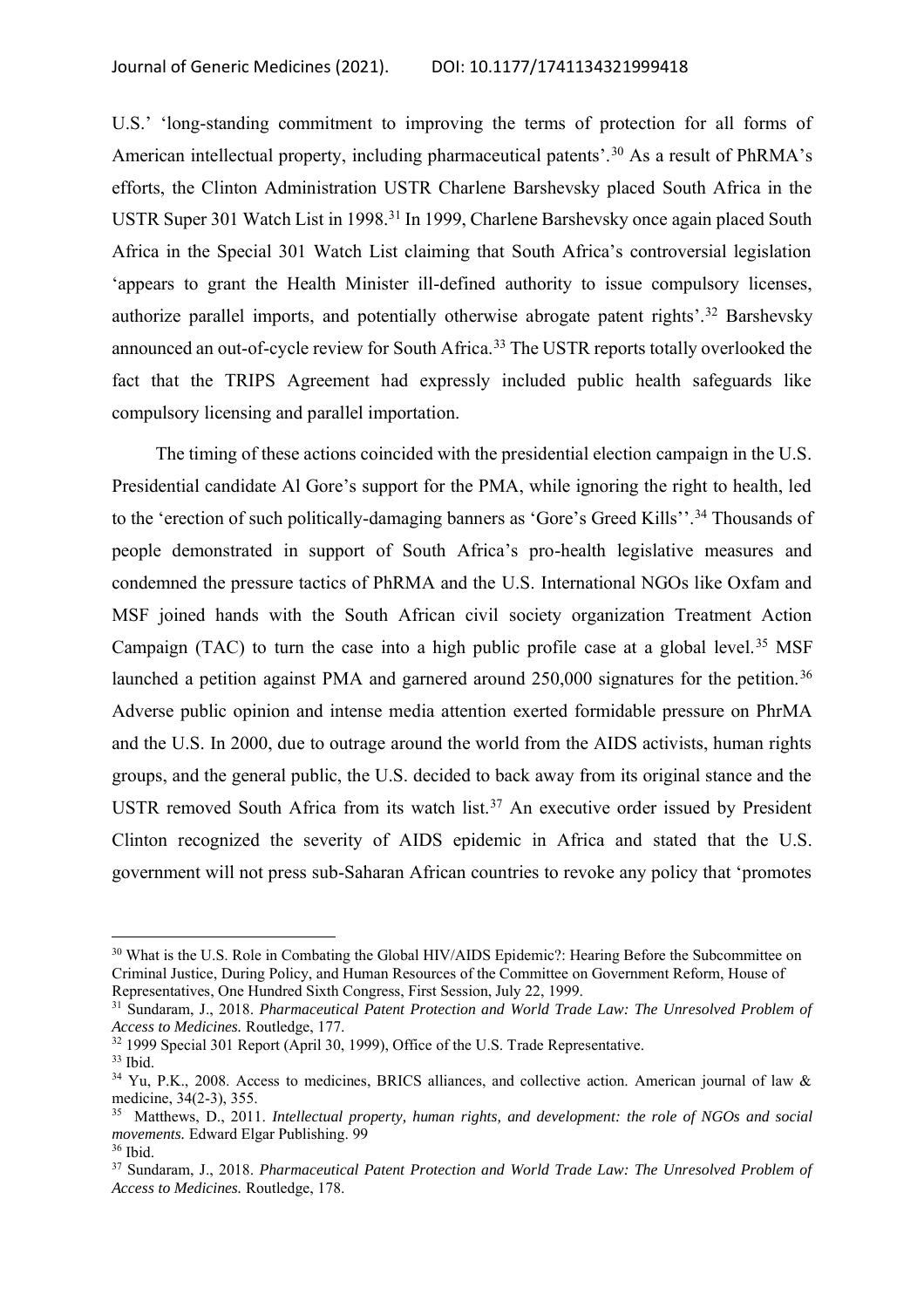access to HIV/AIDS pharmaceutical or medical technologies for affected populations in that country'.<sup>38</sup>

Pharmaceutical companies, as strong supporters of the maximalist view of patents, aggressively oppose parallel importation as it compromises their financial interests by removing barriers to arbitrage. Frederick M. Abbott precisely explained how parallel trade hurts the brand-name drug industry:

When a rule of international exhaustion is applied, the pharmaceutical patent holder does not determine the selling price of the product other than its initial sale. If the pharmaceutical patent holder elects to sell a drug at a low price in one country, the drug may be resold at that price in another country. This resale may deprive the patent holder of a higher price sale in that other country. Arbitrageurs may take advantage of the differences among prices and retain a portion of the differential on resale.<sup>39</sup>

This study supports the adoption of international exhaustion of patents as a mandatory rule for the international trading system. Practically, parallel importation option has remained seriously underused.<sup>40</sup> There are complexities and pressures involved in parallel trade of patented drugs. The U.S. has vigorously negotiated provisions in many of its bilateral free trade agreements to prohibit the parallel importation of patented products.<sup>41</sup> For instance, the U.S.-Morocco free trade agreement prohibits implementation of international exhaustion by specifically requiring that the exclusive rights to prevent importation 'shall not be limited by the sale or distribution of that product outside its territory'.<sup>42</sup> Similarly, The U.S.-Australia Free Trade Agreement precludes a regime of international exhaustion.<sup>43</sup> The proliferation of TRIPS-plus bilateral and plurilateral trade agreements offends the spirit of the Doha Declaration. Any attempt to erode the flexibility provided under Art. 6 of TRIPS, dealing with exhaustion of rights, needs to be condemned, especially in the wake of global health challenges posed by COVID-19.

<sup>38</sup> Executive Order 13155 of May 10, 2000, 65 Fed. Reg. 30521.

<sup>39</sup> Abbott, F.M., 2016. *Parallel trade in pharmaceuticals: trade therapy for market distortions. In Research Handbook on Intellectual Property Exhaustion and Parallel Imports.* Edward Elgar Publishing, 151-152. <sup>40</sup> Ibid, 147.

<sup>41</sup> Rajec, S.R.W., 2014. Free Trade in Patented Goods: International Exhaustion for Patents. *Berkeley Technology Law Journal*, 355.

<sup>42</sup> United States-Morocco Free Trade Agreement, Art. 15.9(4), June 15, 2004.

<sup>43</sup> United States-Australia Free Trade Agreement, Art. 17.9(4), January 1, 2005.